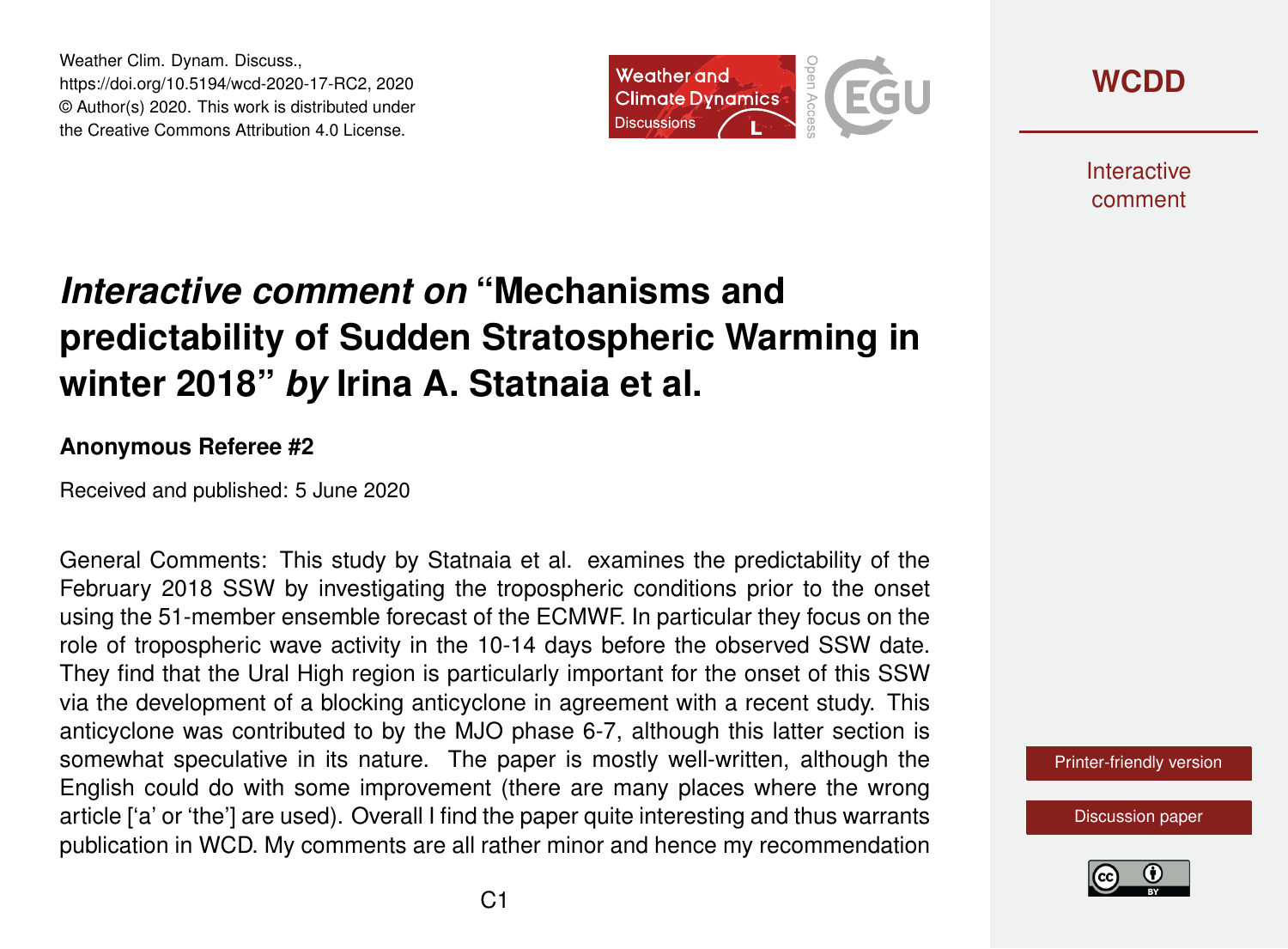is publication with minor revisions.

Specific Comments:

Lines 95-98; to clarify, you only use forecasts that are initialized on 1st February? Have you examined any forecasts initialized before (and also after) this? If so, can you say something about them? How poor was the prediction skill of such forecasts? What is the 'fraction' mentioned in the two cited papers?

Line 116; 1) 'used to localize regions on wave activity sources and sinks'  $\rightarrow$  '... is used to identify localized regions of wave-activity sources and sinks.' 2) In this diagnostic did you calculate for stationary waves? i.e., did you average the u,v,T etc in time prior to calculating the deviations from the zonal mean? Such a calculation is important as this diagnostic is only suitable for stationary waves. For transient waves, as is more appropriate here for synoptic-scale features, the flux of Takaya and Nakamura (2001) would be more apt.

Line 162; how many ensemble members actually maintained the easterlies for the period that ERAI shows?

Line 165; are these GPH anomalies that are shown? In section 2 you mention that GPH is only shown as anomalies, although this figure does not make it clear. Further on lone 167, you mention the 4-6th February GPH fields but they are not shown in figure 3. It would be useful to include them or at least state that they are not shown if that is the case.

Lines 188-190; Such a relationship between wave1 and wave2 with one increasing and the other decreasing in amplitudes suggests some kind of wave-wave interaction occurring, i.e., wave2 grows at the expense of wave1 and vice versa. To diagnose this would be beyond the scope of this paper as it involves the enstrophy budget. However, a sentence on this may be useful as well as a suitable reference such as Smith (1983).

Line 199; What exactly is the ensemble spread shown here? The difference between

### **[WCDD](https://wcd.copernicus.org/preprints/)**

Interactive comment

[Printer-friendly version](https://wcd.copernicus.org/preprints/wcd-2020-17/wcd-2020-17-RC2-print.pdf)

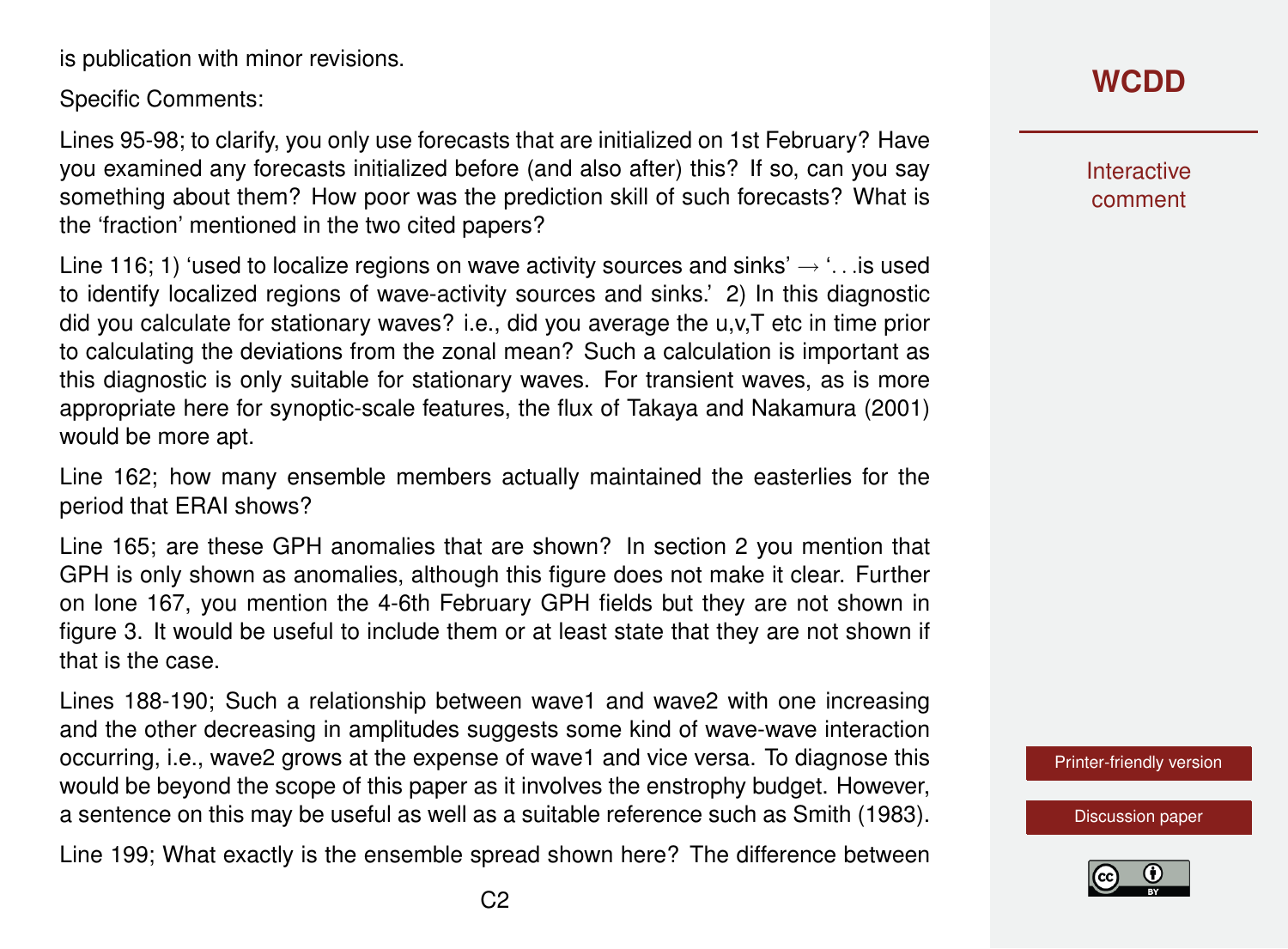the max and min ensemble members? i.e., the best and worst ensemble members? Or between the EN+ and EN- groups?

Figure 6; The contours are too dense to be able to make out the values of the spread shown by the shading, especially in panel a. Can you decrease the number of contours in all panels?

Lines 227-228; I wonder if the Europe/Siberia sector can be considered as preconditioning the vortex prior to the reversal. Indeed, the North Atlantic sector appears to be the final straw with massive amplification just before the onset, but the Europe/Siberia sector is maximized a week or so before. Have you checked which wavenumbers dominate the flux in this figure? From figure 4 I would hazard a guess at wave-1, but it would be good to find out for sure.

Figure 9; what are the lines for? Presumably to show the blocking ridges and troughs. Please refer to them in the text and describe what they show in the caption; they could be useful in helping to explain to the reader. Further, figure 9b I find hard to understand what is going on. The features described on lines 258-265 are very difficult to see and as such I am not sure that I would agree with their characterization. For instance, the maximums in v'ˆ2 on Feb 6th and 7th centered at 0E are characterized as two different events, but they could well be the same event. The max in v'ˆ2 that is 80deg further downstream is characterized as part of the red-box event, but I find it rather unlikely that the feature would have travelled 80deg in one day. I find panel a much more believable and to me provides the necessary information that I would want to know; I would consider removing panel b entirely or at least making it clearer in the text exactly how you are tracking the features.

Figure 11; Can you include the u contours on this plot to show how the winds and wave propagation are related. Further, the panels of the composite EN+ and ENwould be helpful to see how overall, the best and worst ensemble members capture the horizontal wave propagation compared to ERAI.

## **[WCDD](https://wcd.copernicus.org/preprints/)**

**Interactive** comment

[Printer-friendly version](https://wcd.copernicus.org/preprints/wcd-2020-17/wcd-2020-17-RC2-print.pdf)

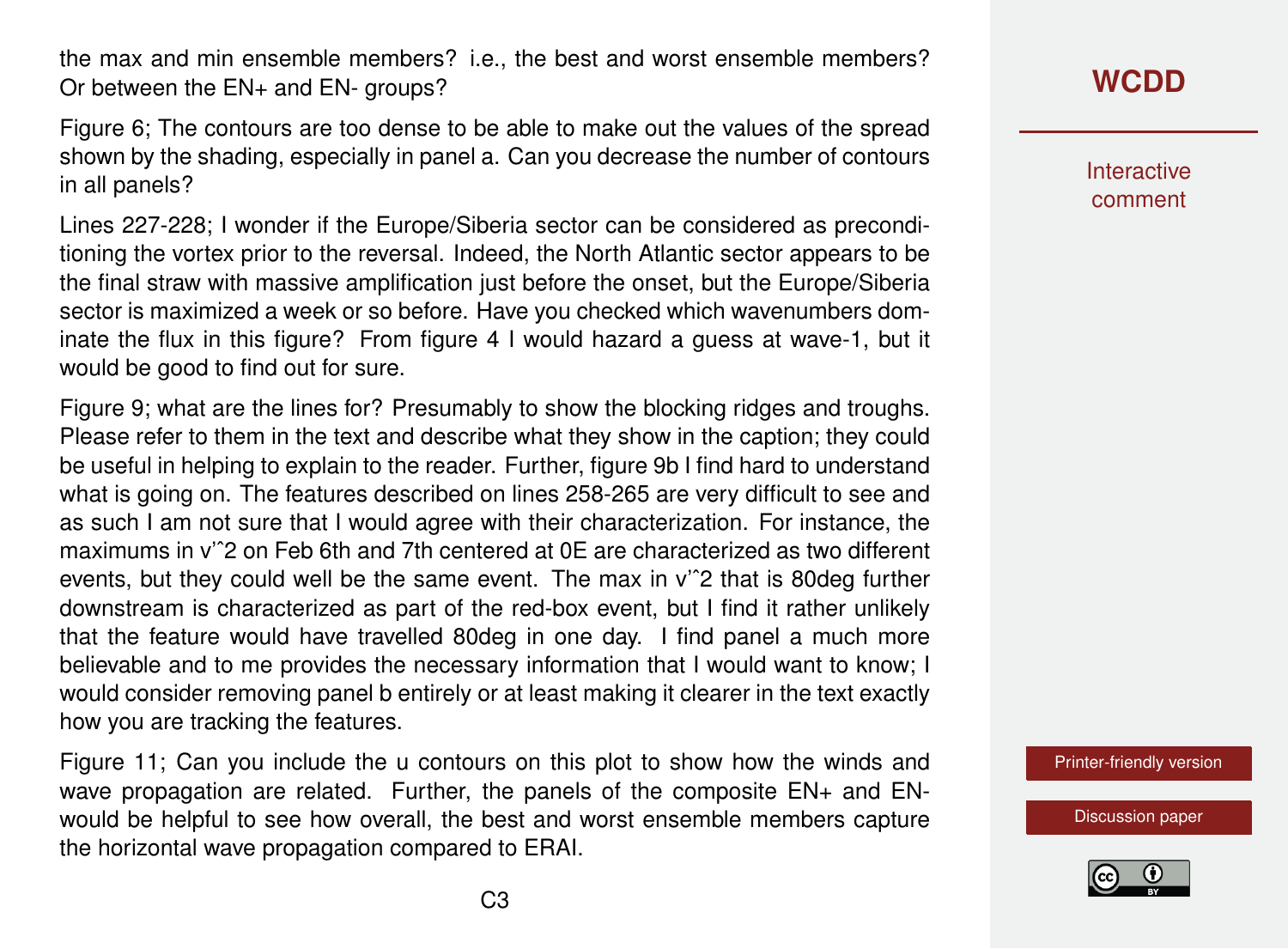Figure A2; over how many days are these trajectories run?

Line 318; Why is the central date here cast as February 7th? The central date in ERAI was 12th February throughout the earlier manuscript. Is this chosen as the period before which the vortex started being displaced and then splitting?

Line 332 and 339; how sensitive are the results in figure 14 to different lag stages? Given the previous comment, this can be important. Why exactly are lags 5-9 days before February 7th chosen? Figure 14; it is somewhat unclear from the caption and text exactly what this figure is showing. The contours are the 'climatological' response to every MJO phase 6-7 event, delayed by 5-9 days, in the ∼20 years of data? Then the shading represents the GPH anomalies just for the period 5-7th February for this one SSW event? Hence if the shading projects onto the contours then one could say there is constructive interference? Please clarify.

Line 361; I would say that the EN- composite actually captures the global pattern pretty well in ERAI and EN+. It is the difference over the Urals/East Asia that is most pronounced as the observed wave-2 pattern is instead a wave-1 via a connection of the ridges.

Summary; Please include references to figure numbers throughout.

Technical Comments:

Line 40; add 'a' before 'negative phase of the. . .'

Line 101; what does EN stand for here? It is a little confusing as it can be easily mixed up with the El Nino phase (indeed initially I thought that was what it meant until I got to figure 2). Can you use a more appropriate acronym?

line 225: 'third'  $\rightarrow$  'sector'

Line 255; 'cost'  $\rightarrow$  'coast'

Line 397; The sentence starting 'Here we also' does not make sense written as it.

**Interactive** comment

[Printer-friendly version](https://wcd.copernicus.org/preprints/wcd-2020-17/wcd-2020-17-RC2-print.pdf)